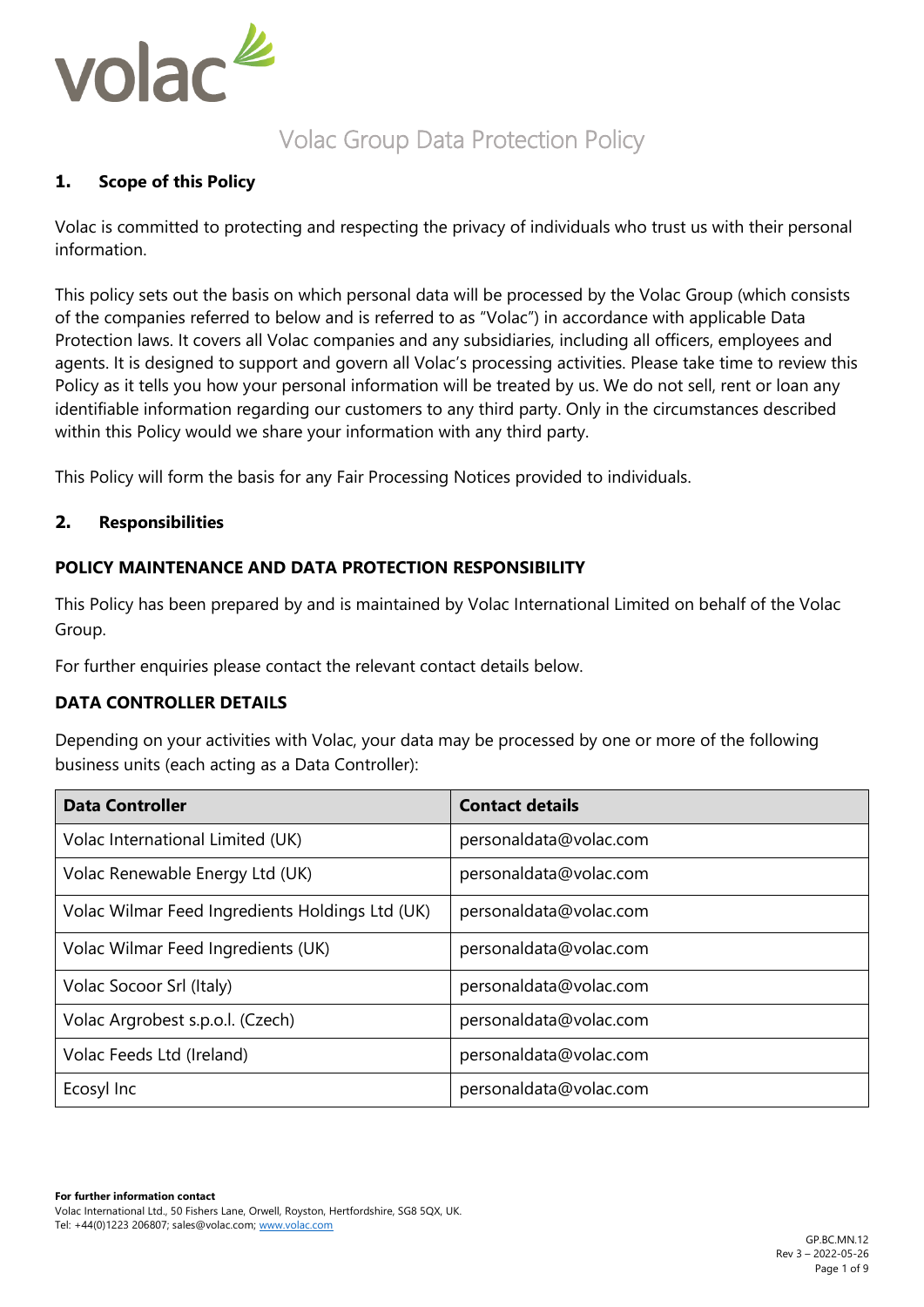

# **PRIVACY PRINCIPLES**

Volac will comply with each of the fundamental principles for protecting the privacy of individuals, set out in Article 5 of the UK General Data Protection Regulation (GDPR):

- **Example 15 Ferral Index Servi Ensymber 2014 Lawfulness, fairly and servial information shall be processed lawfully, fairly and** in a transparent matter in relation to the data subject.
- **· Purpose limitation:** Personal information shall be collected for specified, explicit and legitimate purposes and not further processed in a manner which is incompatible with those purposes.
- **Data limitation:** Personal information collected shall be adequate, relevant and limited to what is necessary in relation to the purposes for which they are processed
- **Accuracy:** Personal information shall be accurate and, where necessary, kept up to date.
- **Storage limitation:** Personal information shall be kept in a form which permits identification of data subjects for no longer than is necessary for the purposes for which the personal data are processed.
- **Security:** Personal information shall be processed in a manner that ensures its appropriate security, including protection against unauthorised or unlawful processing and against accidental loss, destruction or damage, through the adoption of appropriate technical and/or organisational measures.

# **VOLAC PROCESSING ACTIVITIES**

Volac is committed to processing data fairly, lawfully and transparently. This section explains the nature of Volac's processing activities.

# **Why do we process personal data?**

Volac works hard to produce and market the best dairy nutrition products globally. Our processing of personal data takes place in this context, to enable us to provide manufacturing services, promote our goods and services, maintain our accounts and records and to support and manage our staff.

The sections below describe the reasons for and the basis on which Volac will process specific categories of personal data.

#### **What categories of data do we process?**

Volac and its business units will process the personal data of its customers, suppliers, employees and their families (or prospective employees), consultants, temporary workers, website or social media users and others with whom it does business.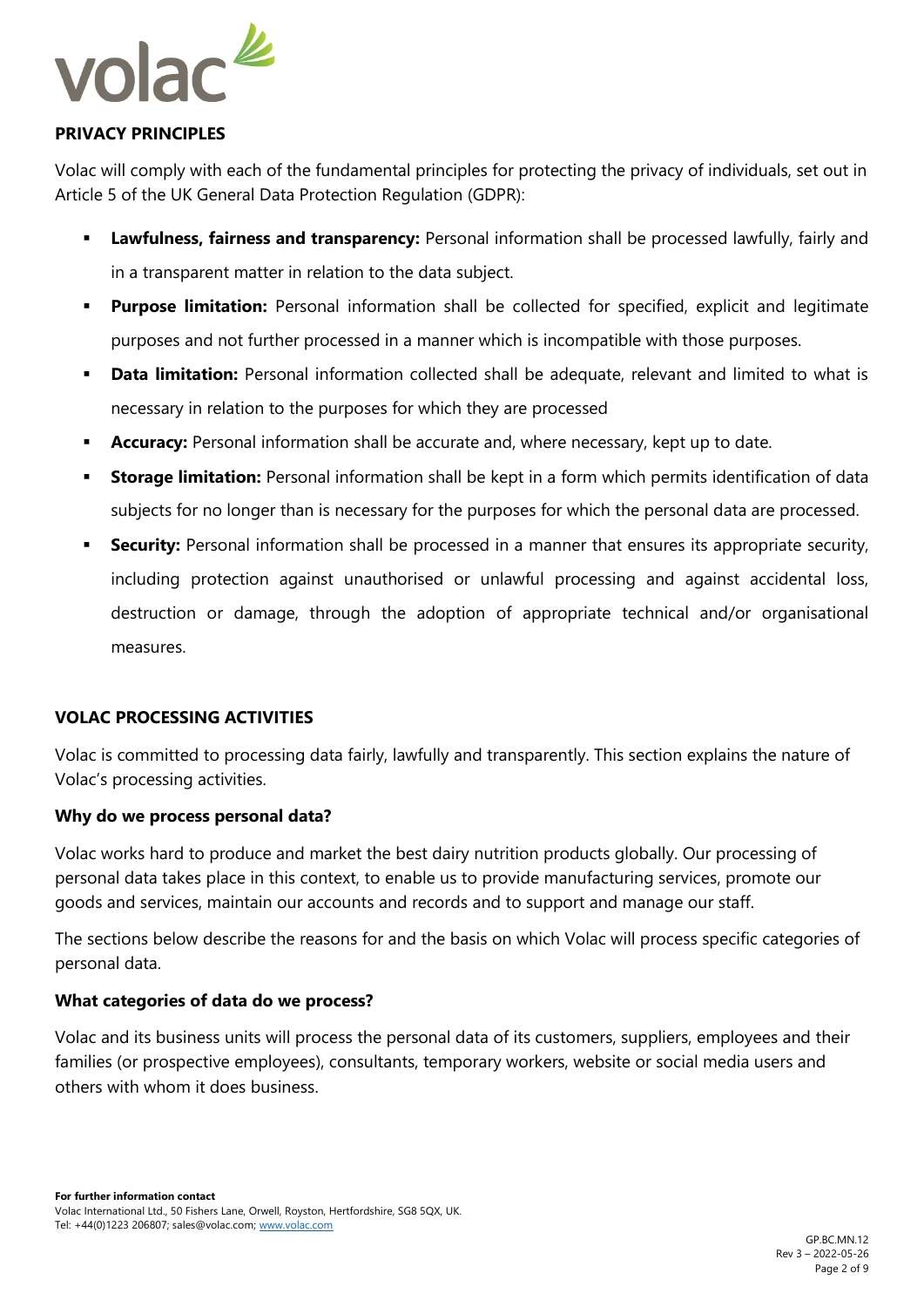

For all such categories, Volac will process key contact details including name, job title and company that you work for, email address and, where required, correspondence address and telephone numbers in order to administrate its relationship with you.

Depending on which category you fall into, some data is processed for specific purposes. In each case, the following general points should be read in conjunction with any specific Fair Processing Notices provided to you:

| If you are an Employee, Officer, Consultant, Interim or Temporary Worker:                                                                                                                                                                                                                                                                                                                                                                     |                                                                                                                                                                                                                                                                                                                                                                                                                                                                                                                                |                                                                                                                                                                                                                                                                                                                                                                                                                                                                                                                                                                                                                                                                                                            |
|-----------------------------------------------------------------------------------------------------------------------------------------------------------------------------------------------------------------------------------------------------------------------------------------------------------------------------------------------------------------------------------------------------------------------------------------------|--------------------------------------------------------------------------------------------------------------------------------------------------------------------------------------------------------------------------------------------------------------------------------------------------------------------------------------------------------------------------------------------------------------------------------------------------------------------------------------------------------------------------------|------------------------------------------------------------------------------------------------------------------------------------------------------------------------------------------------------------------------------------------------------------------------------------------------------------------------------------------------------------------------------------------------------------------------------------------------------------------------------------------------------------------------------------------------------------------------------------------------------------------------------------------------------------------------------------------------------------|
| <b>Categories of data</b>                                                                                                                                                                                                                                                                                                                                                                                                                     | <b>Purposes of processing</b>                                                                                                                                                                                                                                                                                                                                                                                                                                                                                                  | <b>Lawful basis of processing</b>                                                                                                                                                                                                                                                                                                                                                                                                                                                                                                                                                                                                                                                                          |
| personal details<br>family details<br>lifestyle and social<br>circumstances<br>financial details<br>employment and education<br>details<br>driving licence details and<br>driving history<br>visual images, personal<br>appearance and behaviour<br>physical or mental health<br>details<br>offences and alleged<br>offences<br>racial or ethnic origin<br>٠<br>religious or other beliefs<br>trade union membership<br>genetic and biometric | to carry out our obligations<br>٠<br>under your Employment or<br>other contract with us<br>to assess your application<br>prior to entering into a<br>contract of employment with<br>you<br>to administrate your<br>employee file as required by<br>law, or in accordance with our<br>legitimate interests as an<br>employer<br>to provide you with<br>$\blacksquare$<br>information about your<br>employment<br>to provide security for access<br>٠<br>systems and facility<br>management<br>to undertake company<br>promotion | Please check the wording of any<br>Privacy Notice provided to you for<br>the specific lawful basis that apply<br>to Volac's processing, however the<br>following are the most likely to<br>apply:<br>the processing is necessary for<br>Б<br>the performance of your<br>Employment contract<br>the processing is necessary for<br>$\blacksquare$<br>Volac to comply with its legal<br>obligations<br>the processing falls within<br>Volac's legitimate interests<br>(when fairly balanced against<br>your individual privacy<br>interests)<br>the processing is necessary for<br>п<br>the purposes of occupational<br>medicine, for the assessment<br>of your working capacity or<br>for medical diagnosis |

Further information is provided in the **Employee Handbook,** relevant **Application Form** and in the relevant **Contract** with you.

| If you are a Customer or a Supplier:                                                                                  |                                                                                                                                                                                           |                                                                                                                                                                                                   |
|-----------------------------------------------------------------------------------------------------------------------|-------------------------------------------------------------------------------------------------------------------------------------------------------------------------------------------|---------------------------------------------------------------------------------------------------------------------------------------------------------------------------------------------------|
| <b>Categories of data</b>                                                                                             | <b>Purposes of processing</b>                                                                                                                                                             | <b>Lawful basis of processing</b>                                                                                                                                                                 |
| Account contact details<br>Payment details<br>$\blacksquare$<br>Order history<br>Sign-ups for promotional<br>material | to administrate or otherwise<br>carry out our obligations<br>arising from any contracts<br>entered into between you or<br>to take steps to enter into any<br>contracts between you and us | Please check the wording of any<br>Privacy Notice provided to you for<br>the specific lawful basis that apply<br>to Volac's processing, however the<br>following are the most likely to<br>apply: |

**For further information contact** 

Volac International Ltd., 50 Fishers Lane, Orwell, Royston, Hertfordshire, SG8 5QX, UK. Tel: +44(0)1223 206807; sales@volac.com[; www.volac.com](http://www.volac.com/)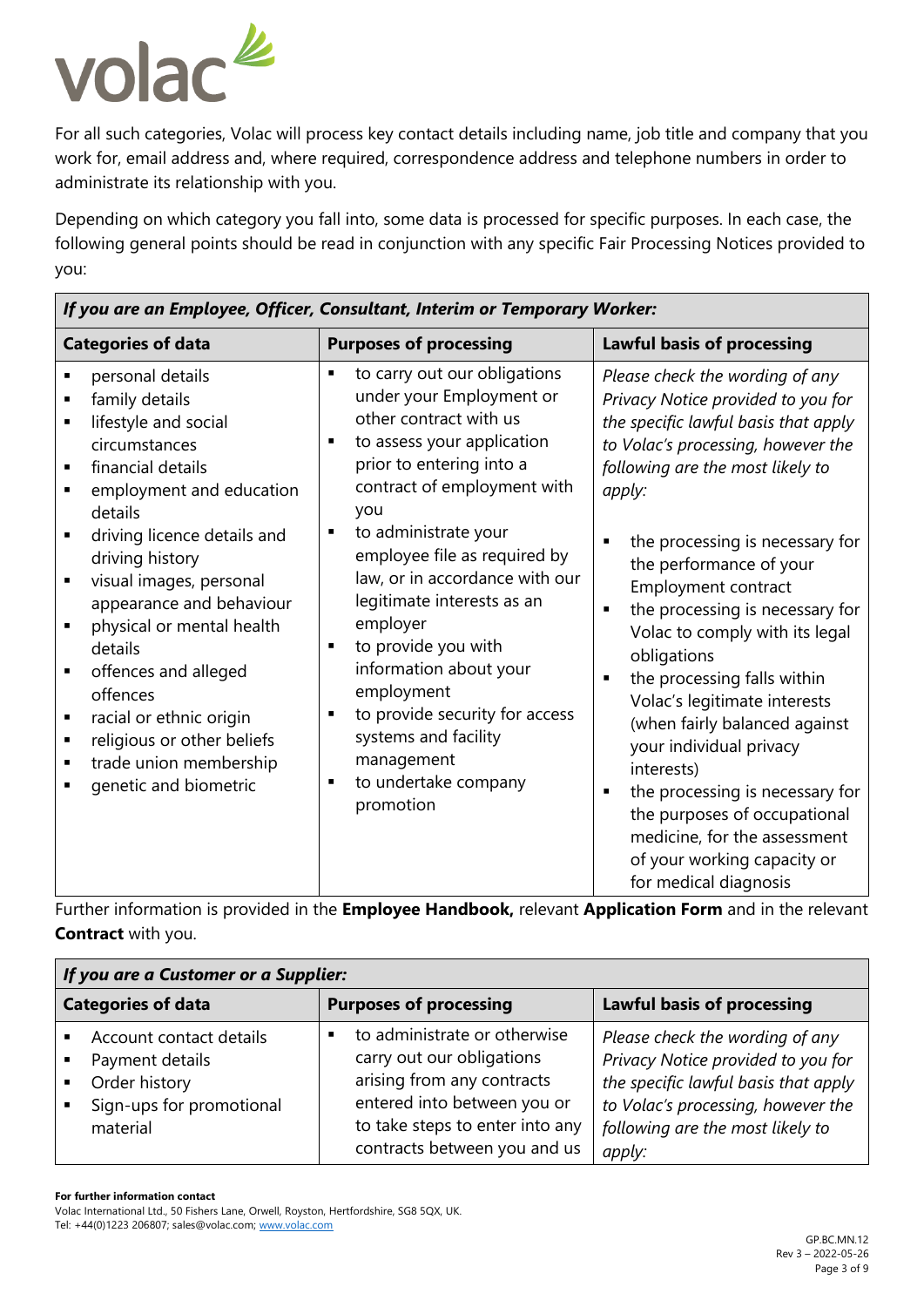

Further information is provided under the terms of your **agreement** with us.

| If you are a Website visitor or you interact with us on Social Media:                                                                                                                                                                                                                                                                                                                                                                                                                                                                                                                                                                                                             |                                                                                                                                                                                                                                                                                                                                                                                                                                                                                                                                                                                                                                                                                                                                                                          |                                                                                                                                                                                                                                                                                                                                                                                                                                                                                                                                                                                                                                                                                                           |
|-----------------------------------------------------------------------------------------------------------------------------------------------------------------------------------------------------------------------------------------------------------------------------------------------------------------------------------------------------------------------------------------------------------------------------------------------------------------------------------------------------------------------------------------------------------------------------------------------------------------------------------------------------------------------------------|--------------------------------------------------------------------------------------------------------------------------------------------------------------------------------------------------------------------------------------------------------------------------------------------------------------------------------------------------------------------------------------------------------------------------------------------------------------------------------------------------------------------------------------------------------------------------------------------------------------------------------------------------------------------------------------------------------------------------------------------------------------------------|-----------------------------------------------------------------------------------------------------------------------------------------------------------------------------------------------------------------------------------------------------------------------------------------------------------------------------------------------------------------------------------------------------------------------------------------------------------------------------------------------------------------------------------------------------------------------------------------------------------------------------------------------------------------------------------------------------------|
| <b>Categories of data</b>                                                                                                                                                                                                                                                                                                                                                                                                                                                                                                                                                                                                                                                         | <b>Purposes of processing</b>                                                                                                                                                                                                                                                                                                                                                                                                                                                                                                                                                                                                                                                                                                                                            | <b>Lawful basis of processing</b>                                                                                                                                                                                                                                                                                                                                                                                                                                                                                                                                                                                                                                                                         |
| information about you that<br>you give us by filling in<br>forms on any of our web<br>sites that are governed by<br>this Policy may include your<br>name, address, e-mail<br>address and phone number,<br>financial and credit card<br>information, personal<br>description and photograph<br>information you provide<br>when you register to use our<br>site, subscribe to our service,<br>search for a product, place<br>an order on our site,<br>participate in discussion<br>boards or other social media<br>functions, enter a<br>competition, promotion or<br>survey<br>cookie information to<br>distinguish you from other<br>users of our website<br>responses to surveys | to ensure that content from<br>our services is presented in<br>the most effective manner for<br>you and for your computer.<br>to allow you to participate in<br>٠<br>interactive features of our<br>service, when you choose to<br>do so<br>to provide you with a good<br>٠<br>experience when you browse<br>our website and also allow us<br>to improve our site and<br>services<br>to fulfil any requests you have<br>made or orders placed, or to<br>contact you with information<br>relevant to your interaction<br>with us.<br>for our business purposes,<br>including data analysis, audits,<br>fraud monitoring and<br>prevention, developing new<br>products, enhancing,<br>improving or modifying our<br>services, identifying usage<br>trends, determining the | Please check the wording of any<br>Privacy Notice provided to you for<br>the specific lawful basis that apply<br>to Volac's processing, however the<br>following are the most likely to<br>apply:<br>you have provided us with<br>$\blacksquare$<br>your specific consent to the<br>processing of your personal<br>data<br>$\blacksquare$<br>the processing is necessary for<br>the performance of any<br>contract entered into with you<br>the processing is necessary for<br>$\blacksquare$<br>Volac to comply with its legal<br>obligations<br>the processing falls within<br>$\blacksquare$<br>Volac's legitimate interests<br>(when fairly balanced against<br>your individual privacy<br>interests) |

**For further information contact** 

Volac International Ltd., 50 Fishers Lane, Orwell, Royston, Hertfordshire, SG8 5QX, UK. Tel: +44(0)1223 206807; sales@volac.com[; www.volac.com](http://www.volac.com/)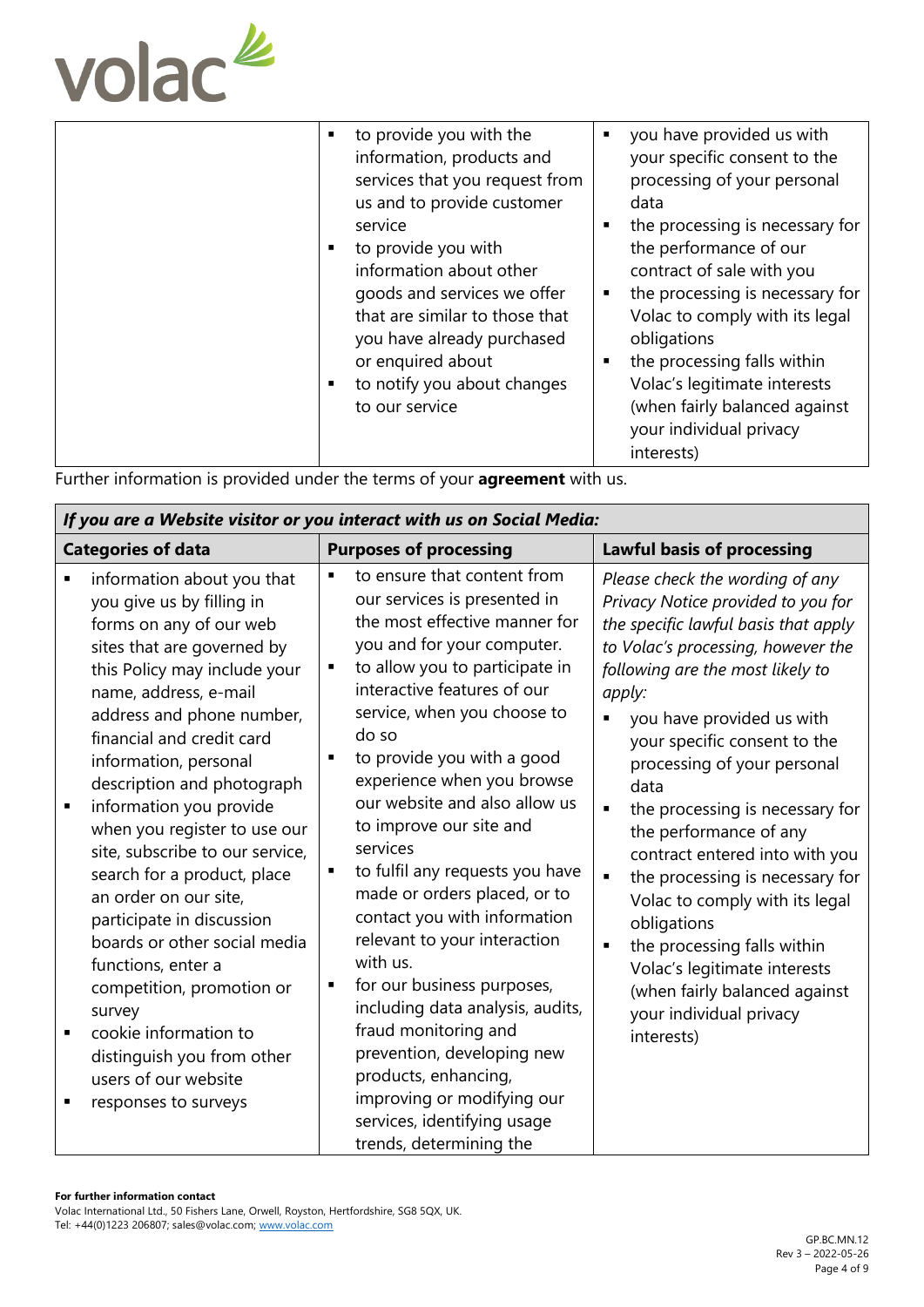

| <b>Further Categories:</b> | effectiveness of our<br>promotional campaigns and<br>operating and expanding our<br>business activities.                                                                |  |
|----------------------------|-------------------------------------------------------------------------------------------------------------------------------------------------------------------------|--|
|                            |                                                                                                                                                                         |  |
| <b>Categories of data</b>  | <b>Purposes of processing</b>                                                                                                                                           |  |
| <b>CCTV</b> images         | Individuals may be captured by CCTV at one of our sites. The system is<br>there to maintain the security of the premises and for preventing and<br>investigating crime. |  |

We may also ask you for other optional information such as what sort of equipment/device/software you use and what other subjects interest you. If you choose to give us this information, we will use it to help us to provide you with the best possible service that is personalised to your needs and preferences.

Although we do not make it compulsory to give us every item of information we ask for, the more information volunteered by individuals (and the more accurate it is), the better we can match our services to the needs of individuals.

# **FAIR PROCESSING INFORMATION**

For each processing activity for which Volac is the data controller, certain additional information shall be set out in a privacy notice which will include the following:

- Details of Volac as the data controller, including contact details;
- **•** The purposes and legal basis for the processing, including any legitimate interests Volac is relying on;
- The categories of personal information;
- The recipients of the personal information;
- Details of any transfers out of the EEA;
- **•** The period for which the data will be retained or the criteria used to determine it:
- **•** Details of the data subject's rights, including the right to withdraw consent if applicable;
- The right to lodge a complaint with the Information Commissioner's Office;
- The source of the data;
- Whether there are statutory or contractual requirements relating to the provision of personal information;
- Details of any automated decision making.

#### **DISCLOSURES OF PERSONAL DATA**

We may disclose aggregated information about users of our Services, and information that does not identify any individual, without restriction.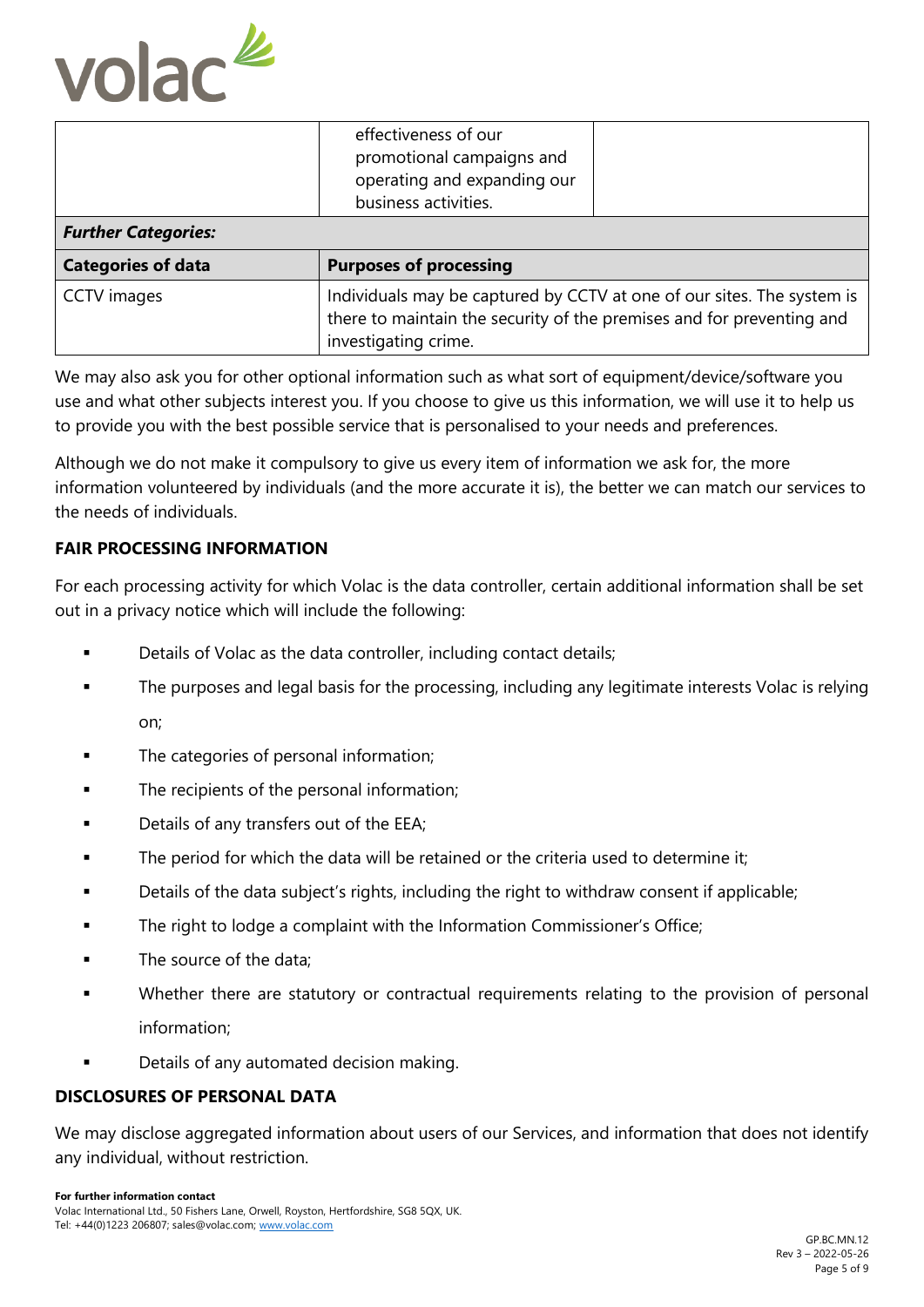

Other than the disclosures referred to in this Policy, we will not disclose any personal information without your permission unless we are legally obliged or entitled to do so (for example, if required to do so by Court order or for the purposes of identifying fraud or other crime).

#### **Transfers to third parties**

Volac shall only transfer personal information to, or allow access by, third parties when it is assured that the information will be processed legitimately and protected appropriately by the recipient in accordance with applicable Data Protection laws.

Certain Volac services, such as payment processing, the provision of IT services, payroll services and our broader HR systems, are offered in conjunction with our (third-party) business partners. In such cases, we may need to share your personal information with them in order to provide these services. In this instance, please note that certain services may be unavailable if you do not want to disclose the personal information you are asked for.

Where our services make use of hosted tools, hosted data storage and payment services provided by third parties any of your personal information stored by such third parties shall be subject to their privacy provisions.

**Joint controllers:** Where the third party is deemed to be a data controller, Volac will enter into an arrangement with the Controller to clarify each party's responsibilities in respect to the Personal Data transferred. A list of such arrangements is available as appropriate upon request.

## **International Transfers**

Volac may only transfer personal information to third party recipients (whether data processors or data controllers) located in another country where that country is recognised as having an adequate level of legal protection for the rights and freedoms of the relevant data subjects. For a list of appropriate relevant countries, you must consult personaldata@volac.com.

There may be situations where managers and senior personnel access personal data outside the EEA in order to discharge their functions for Volac whilst abroad. Where this occurs Volac will ensure:

- that any required transfers of data outside of Volac's systems are minimised;
- that any transfers are necessary and lawful under Data Protection legislation;
- that all appropriate safeguards have been applied to the data to ensure no accidental loss or damage to the data.

#### **RETENTION OF PERSONAL DATA**

Volac will not keep information longer than necessary for the particular purpose for which it was collected (including addressing any legal or regulatory obligations relevant to the information). In order to provide clear criteria and/or timescales for retaining your data, Volac has developed and will adhere to the retention schedules for the categories of information outlined below: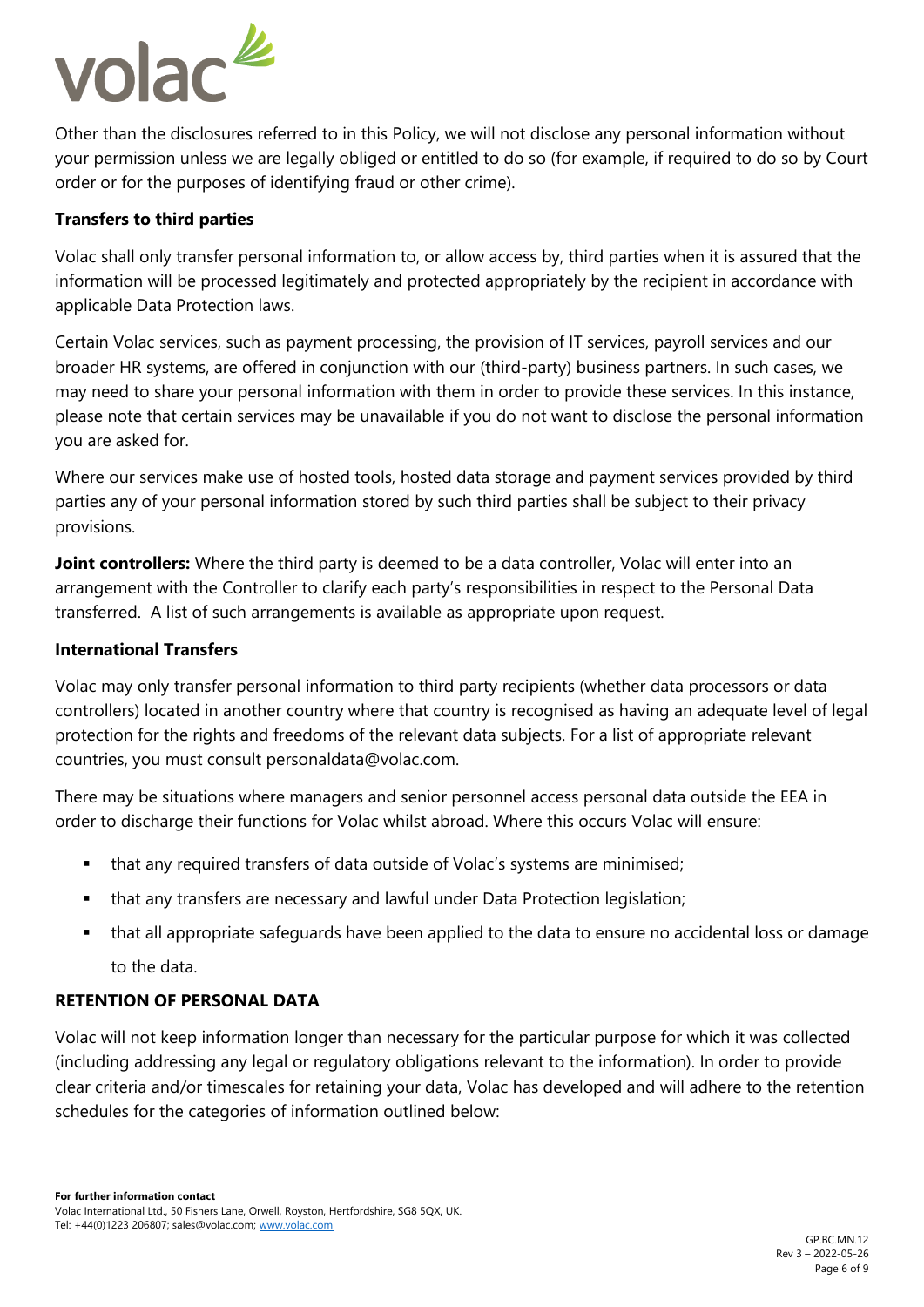

| <b>Type of record</b>                                                                                                         | <b>Retention period or recommendation</b>                                                           |
|-------------------------------------------------------------------------------------------------------------------------------|-----------------------------------------------------------------------------------------------------|
| Job applications and interview<br>records of unsuccessful<br>candidates                                                       | 15 months                                                                                           |
| Written particulars of<br>employment, contracts of<br>employment, and changes to<br>terms and conditions, training<br>records | While employment continues and up to 6 years after employment ceases                                |
| Annual leave records                                                                                                          | 6 years                                                                                             |
| Payroll and wage records for<br>companies                                                                                     | 6 years from the financial year-end in which payments were made                                     |
| Pensions and Life Assurance                                                                                                   | For the duration of the administration of the employee's pension and life<br>assurance arrangements |
| Maternity records                                                                                                             | 6 years after the end of the tax year in which the maternity pay period<br>ends                     |
| Any reportable accident, death<br>or injury in connection with<br>work                                                        | For up to 7 years from the date the report was made                                                 |
| Consents for the processing of<br>personal and sensitive data                                                                 | For as long as the data is being processed and up to 6 years afterwards                             |
| <b>Customer and Delivery Account</b><br>details (contact details,<br>payment details and order<br>history)                    | For as long as the data is being processed and up to 6 years afterwards                             |
| <b>Customer Complaints</b>                                                                                                    | For up to 6 years from the latest date a response was given by Volac to a<br>complaint made         |
| Customer Sign-ups for<br>promotional material                                                                                 | For as long as the data is being processed and up to 3 years afterwards                             |

Volac International Ltd., 50 Fishers Lane, Orwell, Royston, Hertfordshire, SG8 5QX, UK. Tel: +44(0)1223 206807; sales@volac.com[; www.volac.com](http://www.volac.com/)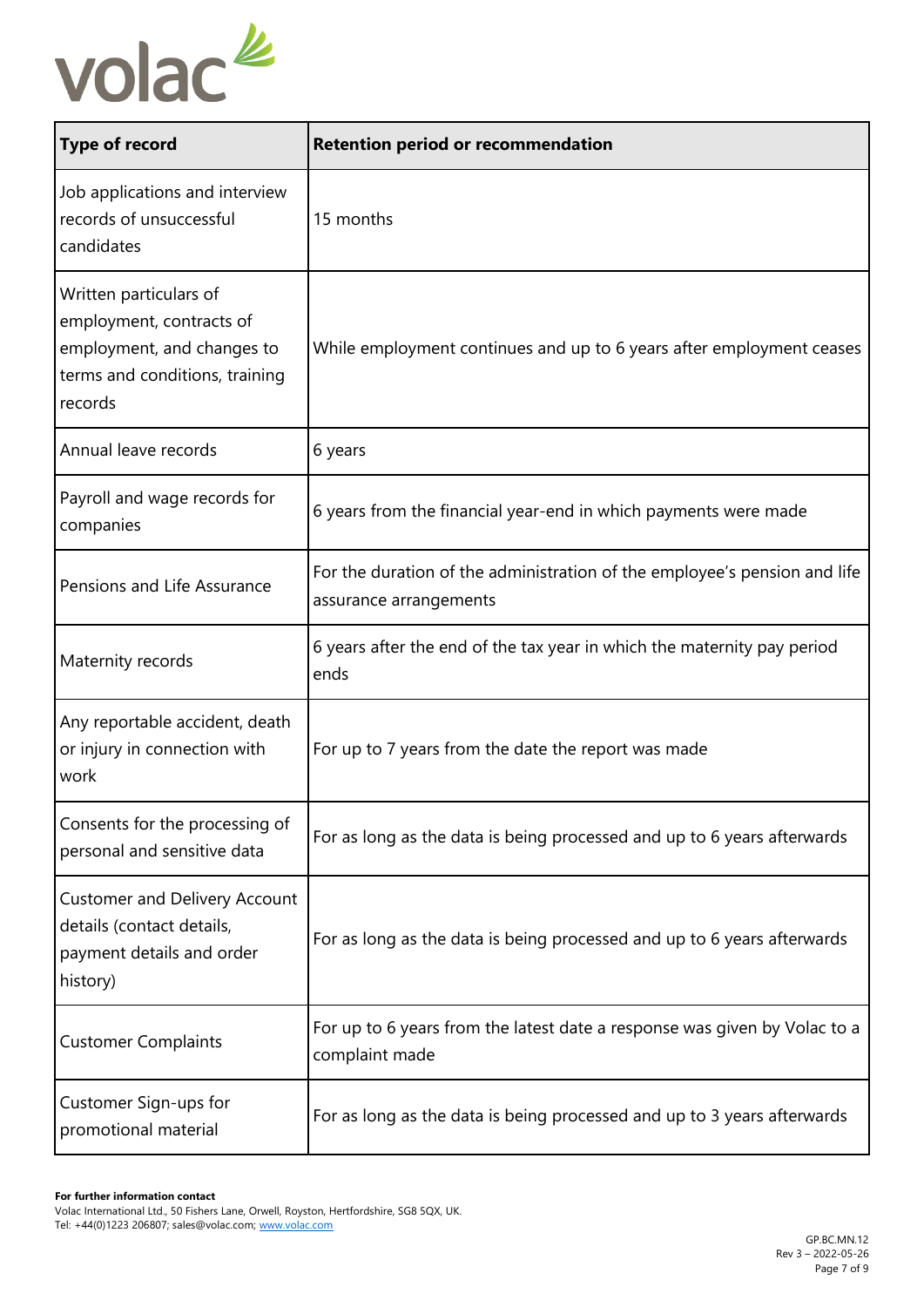

| Type of record                                     | <b>Retention period or recommendation</b>                               |
|----------------------------------------------------|-------------------------------------------------------------------------|
| Website / social media<br>registration information | For as long as the data is being processed and up to 3 years afterwards |
| Website / social media payment<br>information      | For as long as the data is being processed and up to 6 years afterwards |
| Survey responses                                   | 2 years                                                                 |
| CCTV images                                        | For as long as the data is being processed and up to 6 years afterwards |

If you would like to request retention information for any of your data which is not covered within the table above, then please contact personaldata@volac.com.

# **SECURITY AND SECURITY BREACHES**

We have implemented technology and policies to help safeguard your privacy from unauthorised access and improper use. For example, transactions conducted through the site are encrypted and user log-in is subject to password protection. We will continue to monitor and update security measures as new technology becomes available as appropriate to the site. All information you provide to us is stored on our secure servers. Any payment transactions will be encrypted using up to date technology.

Where we have given you (or where you have chosen) a password which enables you to access certain parts of our site, you are responsible for keeping this password confidential.

Volac's IT Systems Security Policy sets out how your data will be kept secure and the specific restrictions in place to ensure lawful use of your data. Such measures include:

- IT access restrictions to email and internet/intranet services;
- Password refresh procedures;
- Restrictions on bypassing Volac systems;
- Putting users on notice that company-provided systems are subject to reasonable and proportionate monitoring processes;
- Regular updating and patching of systems.

# **INDIVIDUAL REQUESTS**

#### **Keeping our records accurate:**

We aim to keep our information about you as accurate as possible. If you would like to review or change the details you have supplied to us, please contact personaldata@volac.com.